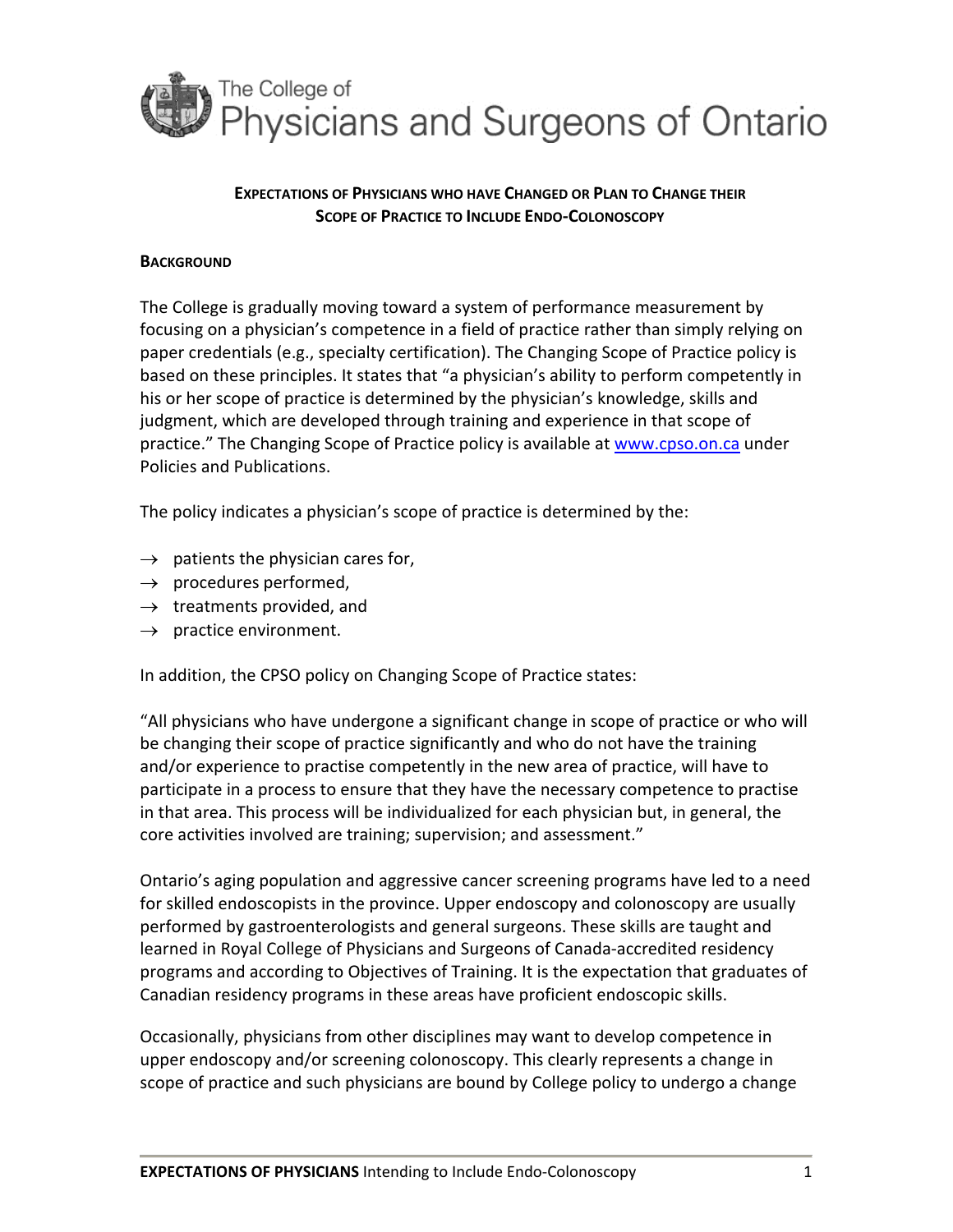in scope of practice process to ensure that they have the requisite knowledge and experience to work in a new area.

Increasingly, some general surgeons have not been formally trained in endo‐ colonoscopy or have not performed endo‐colonoscopy for a number of years. In these circumstances, general surgeons who wish to begin to incorporate endo‐colonoscopy into their practice may need to go through a change of scope process despite their Royal College certification in general surgery.

It must be emphasized that if a physician plans to practice endo‐colonoscopy in an Out‐ of‐Hospital Premises (OHP) they must meet the qualifications set out in the OHP Standards. As such, a physician who is not certified by the Royal College as a relevant specialist AND is not recognized by the CPSO under the "Recognition of Non-Family Medicine Specialists" policy MUST satisfactorily complete all CPSO requirements for Changing Scope of Practice AND have active privileges to support similar procedures at a local hospital. **This is true irrespective of when the physician changed their scope of practice**.

This document has two purposes. The first is to outline minimal training requirements for the above two groups of physicians wishing to incorporate endo‐colonoscopy into their practice. The second is to outline the expectations for data that should be collected from every patient encounter during training that can be used to assess ongoing competence or educational needs for physicians.

This document draws heavily from two resources. The first is entitled *Cancer Care Ontario Colonoscopy Standards: Standards and Evidentiary Base*, dated October 15, 2007. The second document is entitled *Quality Assurance Guidelines for Colonoscopy*, publication of the UK's National Health Service (NHS BCSP Publication No 6), dated March 2010. Other references utilized are listed where appropriate.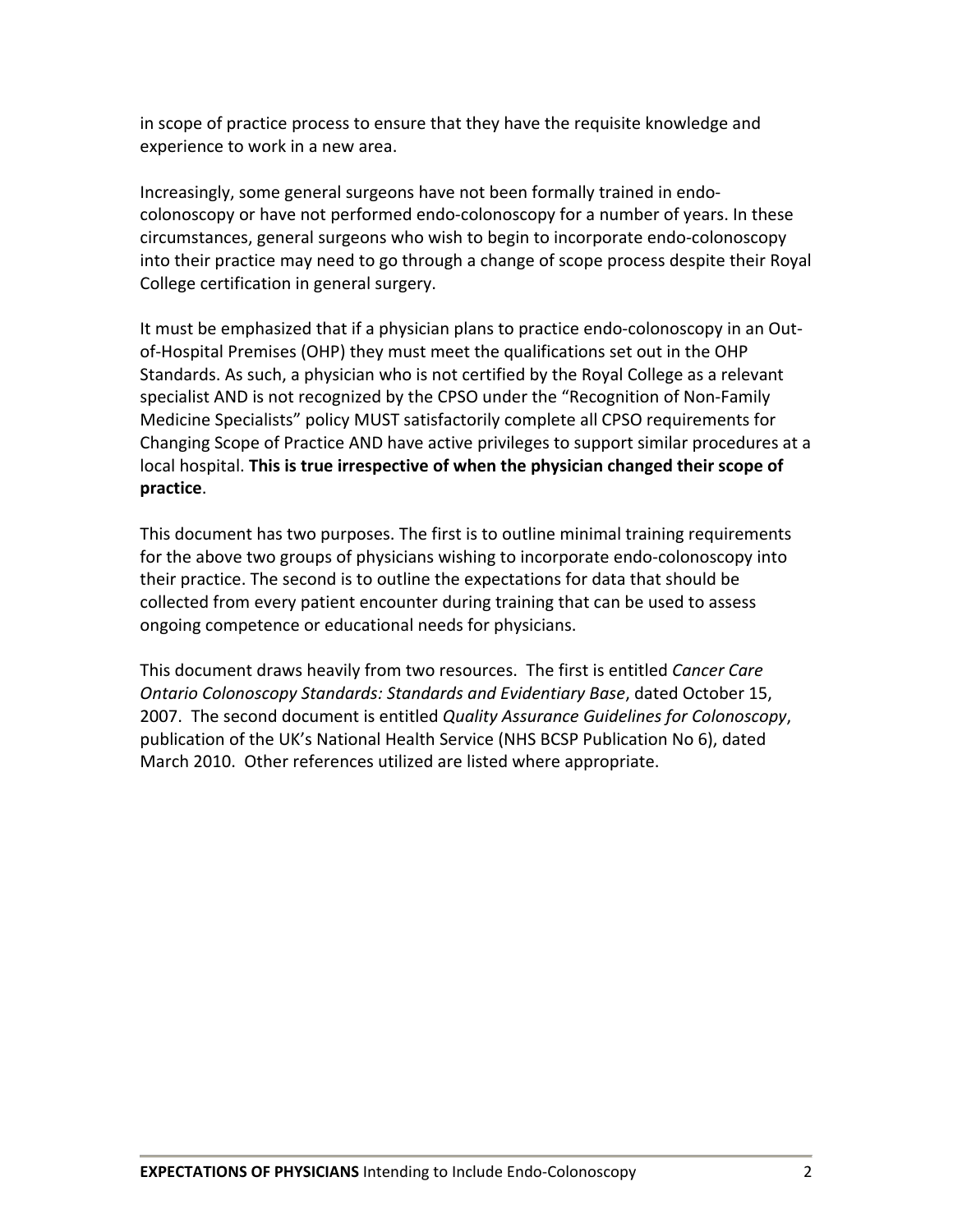### **SECTION I MINIMUM TRAINING REQUIREMENTS FOR ENDO‐COLONOSCOPY**

### **A. Physicians with no prior experience or training in endo‐colonoscopy**

Physicians with no prior experience or training in endo‐colonoscopy must go through a rigorous change of scope of practice process in order to be considered by the Quality Assurance Committee as having completed necessary components to allow them to start working independently in this new area. The change in scope of practice process involves education, supervised practice and assessment by the College.

Physicians who go through a change of scope process for endo‐colonoscopy must complete an acceptable training program to provide them with the knowledge and skills needed to provide safe care in this area. It has been demonstrated in the literature that non‐gastroenterologists have a greater risk of missed cancer diagnosis and as such the importance of the rigor of the programs cannot be understated.<sup>1</sup> Supervisors must be acceptable to the College and, in general, should be experienced gastroenterologists or general surgeons who are actively involved in endo‐colonoscopy procedures as a significant part of their current clinical practice.

It is desirable for a physician to gain experience using an endoscopy or colonoscopy simulator in order to acquire basic skills in endoscopy before beginning their "in vivo" training. The College recognizes, however, that access to simulation facilities may be limited and, as such, while this is desirable it is not currently viewed as imperative.

It is desirable to indicate a minimum number of procedures to be performed as a guideline to physicians contemplating this change of scope.  $2,3$  Determining exactly what that minimum number should be is a significant challenge. Unfortunately the medical education literature does not resolve this issue for us. One study suggested that for physicians who are already competent in flexible sigmoidoscopy, 50 supervised colonoscopies are likely sufficient to ensure competence in that procedure.<sup>4</sup> The program outlined below indicates a greater number than this on the assumption that these physicians would NOT have prior competence in flexible sigmoidoscopy. Additionally, as an added measure to reduce patient risk, the recommended number of scopes completed under high supervision has been increased. This is consistent with

 $\overline{a}$ 

 $<sup>1</sup>$  Pierzchailo RPJ, Ackermann RJ, Vogel RL. Colonoscopy performed by a family physician. A case series of</sup> 751 procedures. J *Fam Pract*. 1997;44(5):473‐80.

 $2$  Rabeneck L, Paszat LF, Hilsden RJ, et al. Bleeding and Perforation after Outpatient Colonoscopy and Their Risk Factors in Usual Clinical Practice. *Gastroenterology* 2008; 135(6): 1899‐1906

<sup>3</sup> Experience acquired through simulation labs does *not* count towards the minimum number of procedures required for training.

<sup>&</sup>lt;sup>4</sup> Romagnuolo J, Enns R, Ponich T, Springer J, Armstrong D, Barkun AN. Canadian credentialing guidelines for colonoscopy. *Can J Gastroenterol* 2008;22(1):17‐22.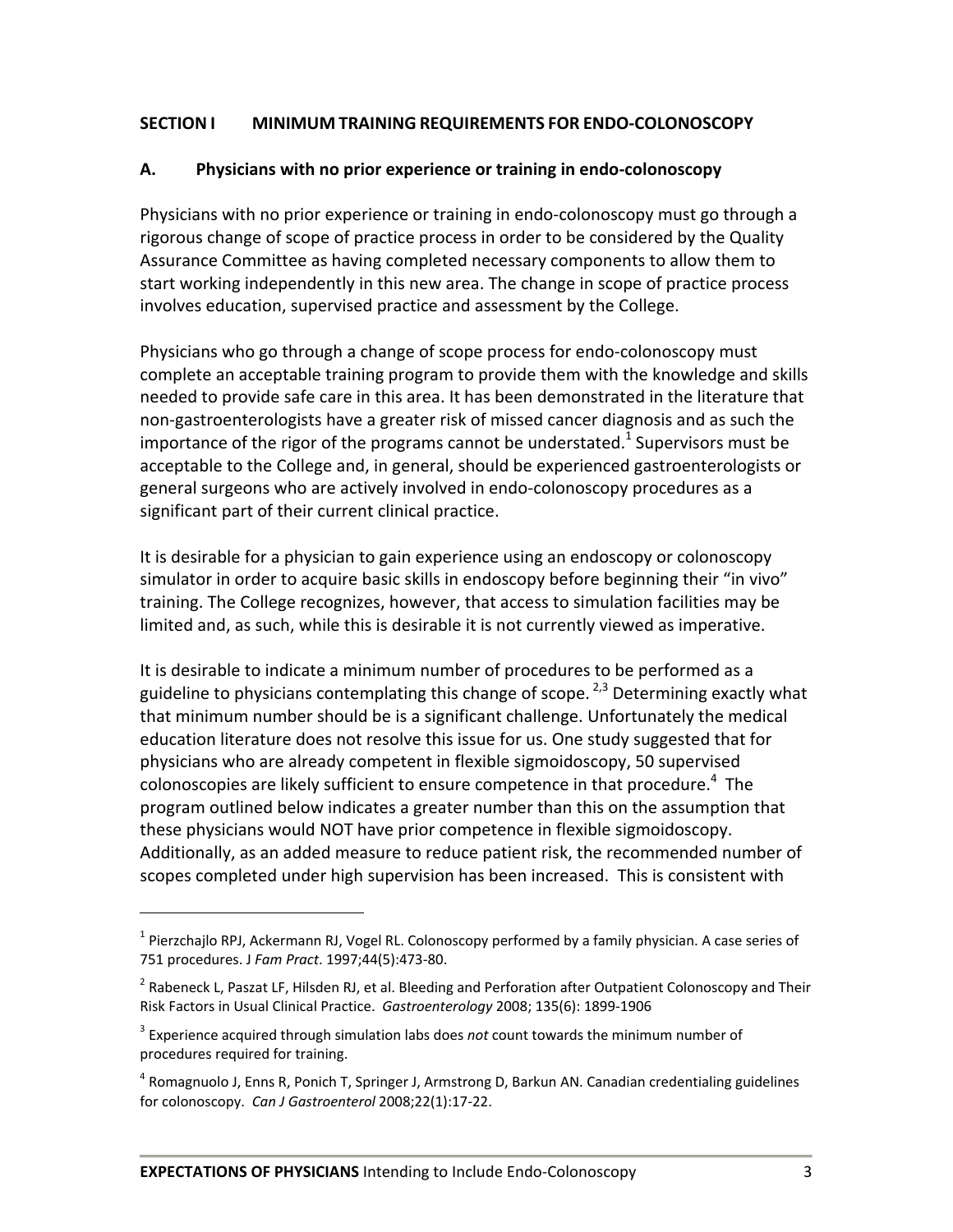other work in the area, where numbers ranging from 140 to 500 colonoscopies have been recommended. 3, <sup>5</sup> *While the minimum number of scopes to be performed is listed below, it should be recognized that on the recommendation of the supervisor(s), the College may require the physician to complete more than the minimum number of procedures at any stage during the training program. The goal is to ensure that the physician has achieved competence in the procedure, rather than simply relying on a number of procedures performed.*

Features of an acceptable minimal training program in endo-colonoscopy include:

- 1) Training must be completed within two years of commencement of the program<sup>6</sup>
- 2) More than one supervisor<sup>7</sup> should be involved in the training.
- 3) A MINIMUM of 100 upper endoscopies performed under HIGH supervision (learner is NOT the Most Responsible Physician – MRP)
- 4) A MINIMUM of 200 colonoscopies under HIGH supervision
- 5) A CPSO‐interim assessment (including chart review and observation of technique) following completion of the above requirements in order to allow for progress to practice under MODERATE supervision (learner is the MRP, but scopes are ALWAYS performed with a supervisor IMMEDIATELY available)
- 6) A MINIMUM of 100 upper endoscopies under MODERATE supervision
- 7) A MINIMUM of 100 colonoscopies under MODERATE supervision
- 8) During the period of MODERATE supervision the learner will keep track of all indicators as outlined in SECTION II.
- 9) A final CPSO assessment (including chart review and observation of technique) for review by the Quality Assurance Committee for consideration of approval of the change of scope of practice.

# **B. Physicians with remote experience or training in endo‐colonoscopy**

Circumstances may arise where a physician (gastroenterologist or surgeon) has not been practicing endo‐colonoscopy for some time and chooses to return to this focus for their practice. While this scenario is not described in College's Changing Scope of Practice policy, the principles behind the College's Re‐Entering Practice policy would apply: that is, if a physician has been away from endo‐colonoscopy for three years OR has practised endo-colonoscopy for less than the equivalent of six months in the previous five years,

 $\overline{a}$ 

<sup>&</sup>lt;sup>5</sup> Spier BJ, Benson M, Pfau PR, Nelligan G, Lucey MR, Gaumnitz EA. Colonoscopy training in gastroenterology fellowships: determining competence. *Gastrointest Endosc* 2010;71(2):319‐24.

 $6$  The College may exercise flexibility with regard to duration depending on the physician's individual circumstances.

 $<sup>7</sup>$  Please refer to the "Guidelines for College-Directed Supervision" for more information about the</sup> responsibilities and characteristics necessary for a Clinical Preceptor, as well as the College's expectations for supervision.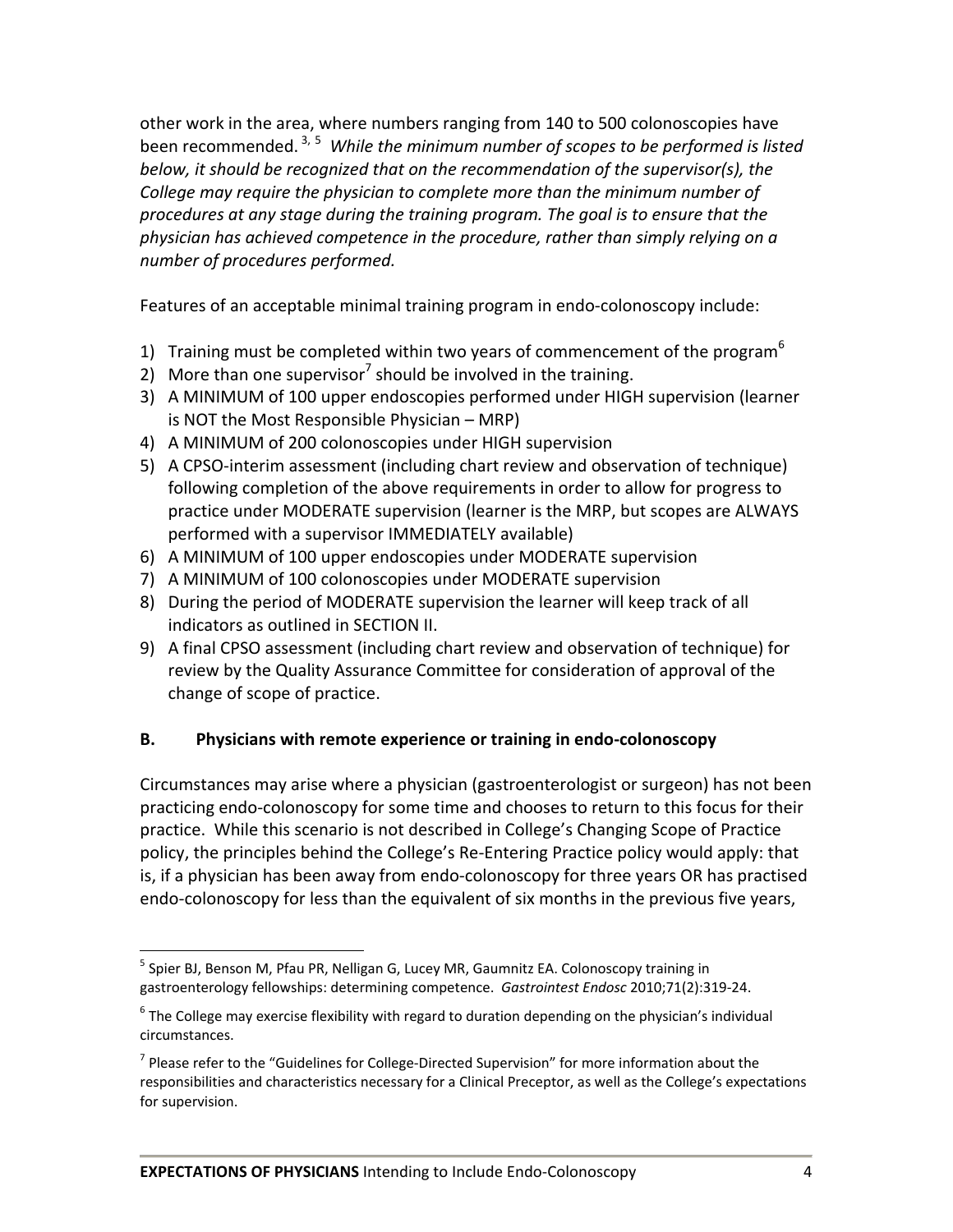the physician should go through a re‐entry process. An educational process should be followed, albeit the supervision requirements should be less.

The details of the educational process will be individualized, however should contain the following elements:

- 1. Training must be completed within two years of commencement of the program
- 2. More than one supervisor should be involved in the training.
- 3. A MINIMUM of 25 upper endoscopies performed under HIGH supervision (learner is NOT the Most Responsible Physician – MRP)
- 4. A MINIMUM of 25 colonoscopies under HIGH supervision
- 5. Once the supervisor(s) are content and report to the College, the physician may transfer to MODERATE supervision.
- 6. A MINIMUM of 25 upper endoscopies under MODERATE supervision
- 7. A MINIMUM of 25 colonoscopies under MODERATE supervision
- 8. During the period of MODERATE supervision the learner will keep track of all indicators as outlined in SECTION II.
- 9. A final CPSO assessment (including chart review and observation of technique) for review by the Quality Assurance Committee for consideration of approval of the Re‐ Entry to Practice.

# **C. General surgeons with no prior training or experience in endo‐colonoscopy**

While unlikely, it is conceivable that a general surgeon could practice throughout their career without any endo‐colonoscopy experience. In these cases, despite being certified by the Royal College in general surgery, the addition of endo‐colonoscopy would be considered a significant change of scope of practice.

Where the surgeon has no prior training or experience in endo‐colonoscopy, the Change of Scope of Practice process should be the same as in Section A for non‐surgeons.

# **SECTION II QUALITY ASSURANCE ACTIVITIES REQUIRED FOR PHYSICIANS‐IN‐ TRAINING IN ENDO‐COLONOSCOPY**

A number of quality assurance indicators are available for colonoscopy. These indicators are internationally accepted and should be collected by all endo‐colonoscopists in training in order to gauge proficiency and allow individuals to focus on areas that are in need of improvement.

The following information should be collected by all physicians training in colonoscopy procedures. Where physicians are involved in a change of scope of practice or re‐entry process, these indicators may be reviewed as part of the process to objectively decide whether or not a physician is ready for independent practice in colonoscopy. The